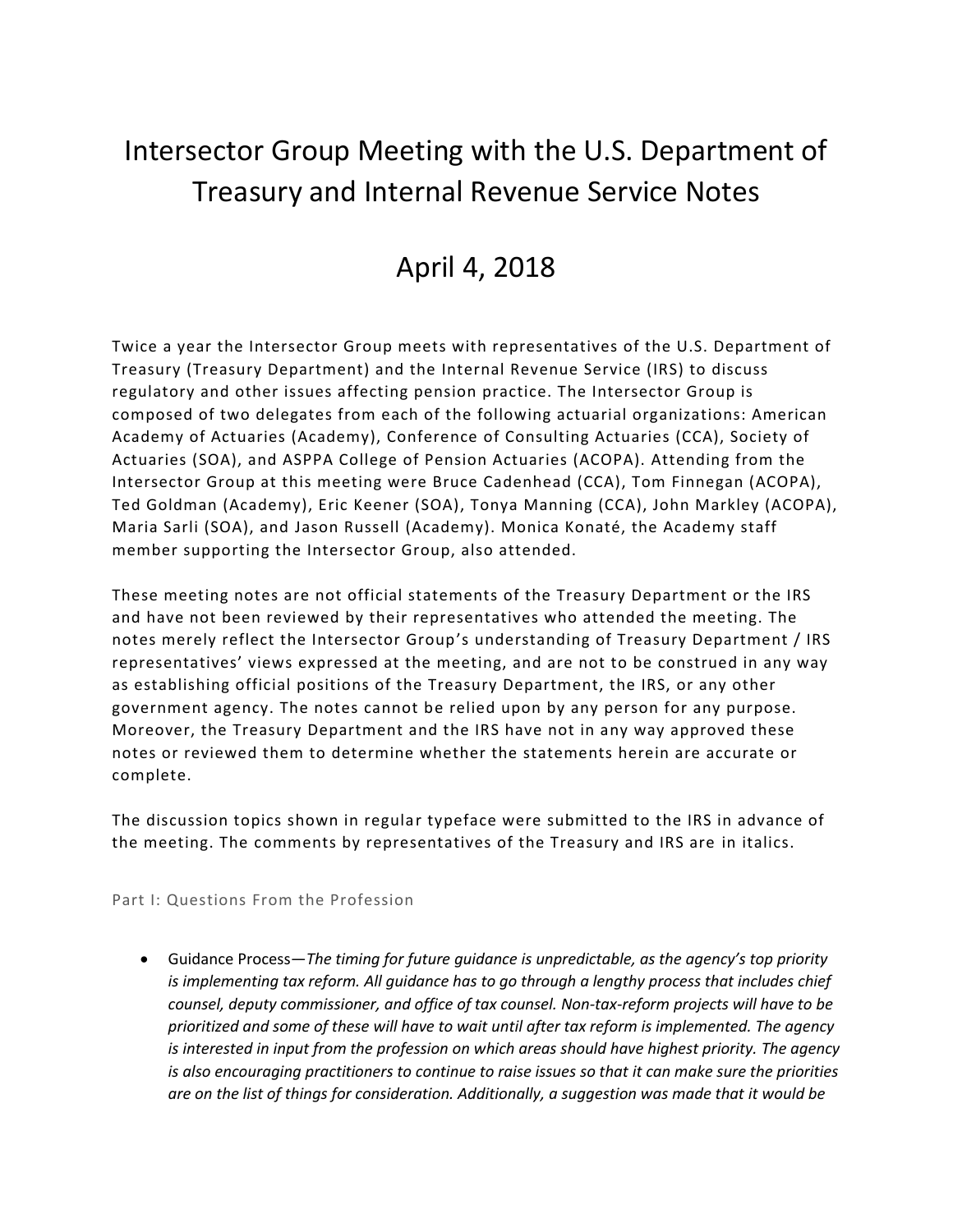*helpful for the Intersector Group to put together an inventory of the issues that the group thinks need to be addressed.*

- Cash balance/hybrid plan issues—will there be any further guidance? For example, is the agency considering guidance on the following topics:
	- $\circ$  Plans that are not lump-sum-based because the plan provides subsidized annuities at normal retirement date (NRD) (or that might have subsidies at some times and not at others, such as plans with flat factors) and how such plans might be able to become lump-sum-based?
	- $\circ$  The IRS requested comments on implicit interest pension equity plans (PEPs), suggesting the possibility that guidance may be issued that reverses the position expressed in Notice 2016-67 saying that implicit interest PEPs are not subject to market rate rules under the current regulations. Is this now a settled issue (that is, they are not subject to the market rate rules), or is the topic still under review?

*The IRS/Treasury representatives indicated that they have been considering issues related to hybrid plans as people continue to raise them. The agency is looking into these two issues, as well as the question about which rate to use to project hybrid plan benefits for purposes such as nondiscrimination testing, accrual rules, and calculating 415 limits. In addition, the agency is trying to identify other subsidiary issues that come up because very old regulations must be applied to hybrid designs, but these designs did not exist when the regulations were written. For example, the top-heavy regulations are very outdated.*

*The agency intends to provide guidance either way on PEPs—whether confirming the guidance in the earlier notice or taking a different position. In addition, it may provide relief to those who have amended hybrid plans in a manner inconsistent with subsequent guidance.*

The Intersector Group expressed the opinion that these hybrid plan issues are likely higher priority than many of the other issues discussed, but that the level of urgency is dependent on whether the guidance, once issued, will have retroactive application. If so, then it becomes much more important to get the guidance sooner, rather than later.

• The IRS priority guidance plan updated in February 2018 indicates that the agency is working on guidance regarding missing participants. What issues is this guidance likely to address? How is the IRS coordinating with the Department of Labor (DOL) and the Pension Benefit Guaranty Corporation (PBGC) on these issues and its anticipated guidance?

> *The IRS/Treasury representatives noted that the IRS is consulting with DOL and PBGC on this issue. The IRS understands the need to avoid requirements that could conflict with DOL or PBGC standards (e.g., on fiduciary duties, or plan termination requirements). Comprehensive guidance will likely take a while due to the need to coordinate. In the meantime, the IRS may move forward on some issues that can be addressed*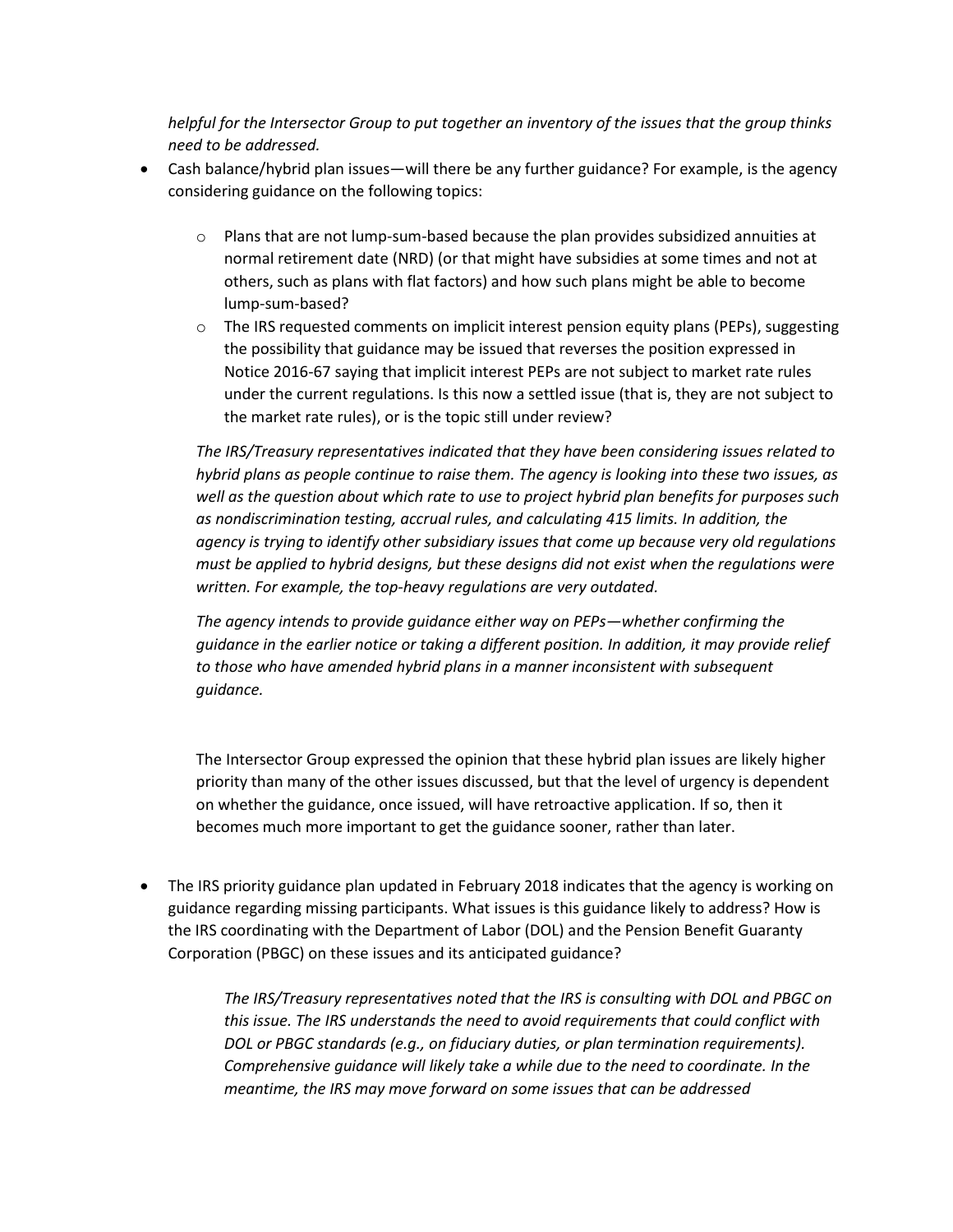*independent of DOL/PBGC concerns. Uncashed checks for participants who are not actually missing is a known issue.*

Some members of the Intersector Group commented that the issue of uncashed checks can be very important. Third-party administrators often treat the check as being paid once it is issued and do not necessarily report back to the sponsor those that have not been cashed. The money typically does not remain in the plan trust, but rather in a clearing account. One question is whether these funds are subject to escheat laws.

There was also a discussion of sponsor challenges relating to what constitutes an appropriate reasonable search. These include:

- When do you need to use a paid search provider vs. a "free" internet search, given that the paid searches may be costly due to the time required?
- What is an acceptable frequency of searches that would be both practical and effective?
- What are acceptable practices that have been most successful in meeting requirements?
- What are possible remedies when the sponsor cannot locate a surviving spouse or other beneficiary when the participant is known to have died?
- Nondiscrimination testing—the House tax bill (which did not pass) had a provision to include IRC section 401(a)(26) relief for frozen defined benefit (DB) Plans. Has the IRS determined that legislative action is the only remedy?

*The IRS/Treasury representatives expressed concerns about whether the agency has the statutory authority to provide this relief or whether legislative action is required. The agency is considering the comments it received on the proposed regulations that suggested how this issue might be addressed from a regulatory perspective, and have not conclusively ruled that approach out.*

• Approval for change in funding method—what has been the experience to-date? In the change in actuary (takeover) situation, if the new actuary is using the same software, is there still a change in method due to the takeover that must be approved?

> *IRS/Treasury representatives indicated that the volume of method change requests is similar in the most recent year to what it had been in the previous year. Requests relating to spinoffs are becoming more common. Some of the requests are not clear about the change for which approval is being requested. It will facilitate review if the request highlights what exactly is changing (i.e., what calculations, methods, or transition approaches the IRS is being asked to approve) and shows results both before and after the change. It would be helpful to summarize the situation for the IRS (e.g., "we are following the Rev. Proc. procedures for automatic approval for this merger but the merger does not qualify for automatic approval because the AFTAPs are in different ranges, or one plan had a funding shortfall and the other did not.").*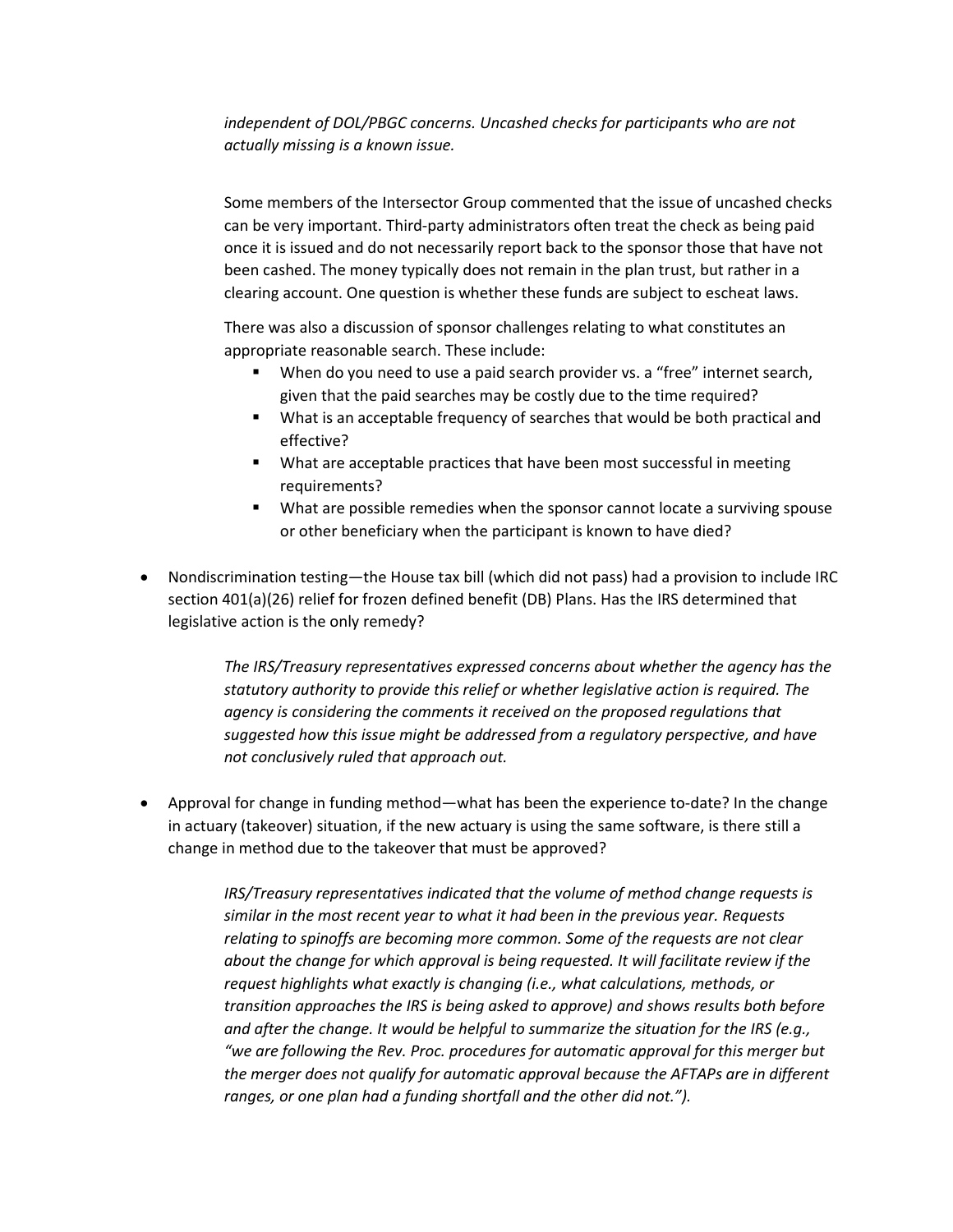The Intersector group pointed out that in many cases it is not clear whether a method change has even occurred. Specifically:

- When does a spinoff/merger result in a method change?
- Does a change in actuary and actuarial firm always constitute a change in method?
- In some situations, it is not clear what constitutes a data element and therefore what constitutes a change in data element. For example, would there be a change in data elements, and therefore a change in funding method, if the sponsor of a frozen plan finalizes the accrued benefits for all of the plan's participants? For some of the participants? When do you cross the line to a method change?

*IRS/Treasury representatives are aware that there is continued uncertainty about what constitutes a method change. A change in both actuary and actuarial firm always constitutes a method change unless the new actuary/firm gets the exact same values, which almost never happens (and of course automatic approval is available when the change is not large). The IRS is actively engaged on the issue of mergers and spinoffs. Even if ongoing methods are not changing, the IRS is interested in the transition approach employed. As the agency reviews more requests involving mergers and spinoffs and other issues that come up on approval requests, more guidance and automatic approvals are likely to be added.*

*There was some discussion about whether replacing data estimates with actual data constitutes a method change—particularly in a plan termination situation. Rev. Proc. 2017-57 states:* 

*"However, if actual data generally was used for the prior plan year except that assumed data was used to fill in for some data that was missing or incomplete, then the use of actual data for the current plan year (because there is no longer a need to fill in for missing or incomplete data) would not be a change in the selection of data elements."*

*However, in some situations, assumed data may have been widely used; thus its replacement with actual data appears not to meet the exception described above because actual data was not "generally used," and thus the change to using actual data could be classified as a method change. Unless the change is within the 1% threshold required for automatic approval under Rev. Proc. 2017-56, such an update would trigger the requirement to apply for a method change.*

*This situation may come up for a terminating plan, where the valuation is based on final benefit calculations rather than estimated data. The automatic approval for fully funded terminated plans would provide approval for a change in data elements that falls outside of the 1% threshold. However, this automatic approval is only available if the plan was fully funded on the date of termination, disregarding contributions receivable.*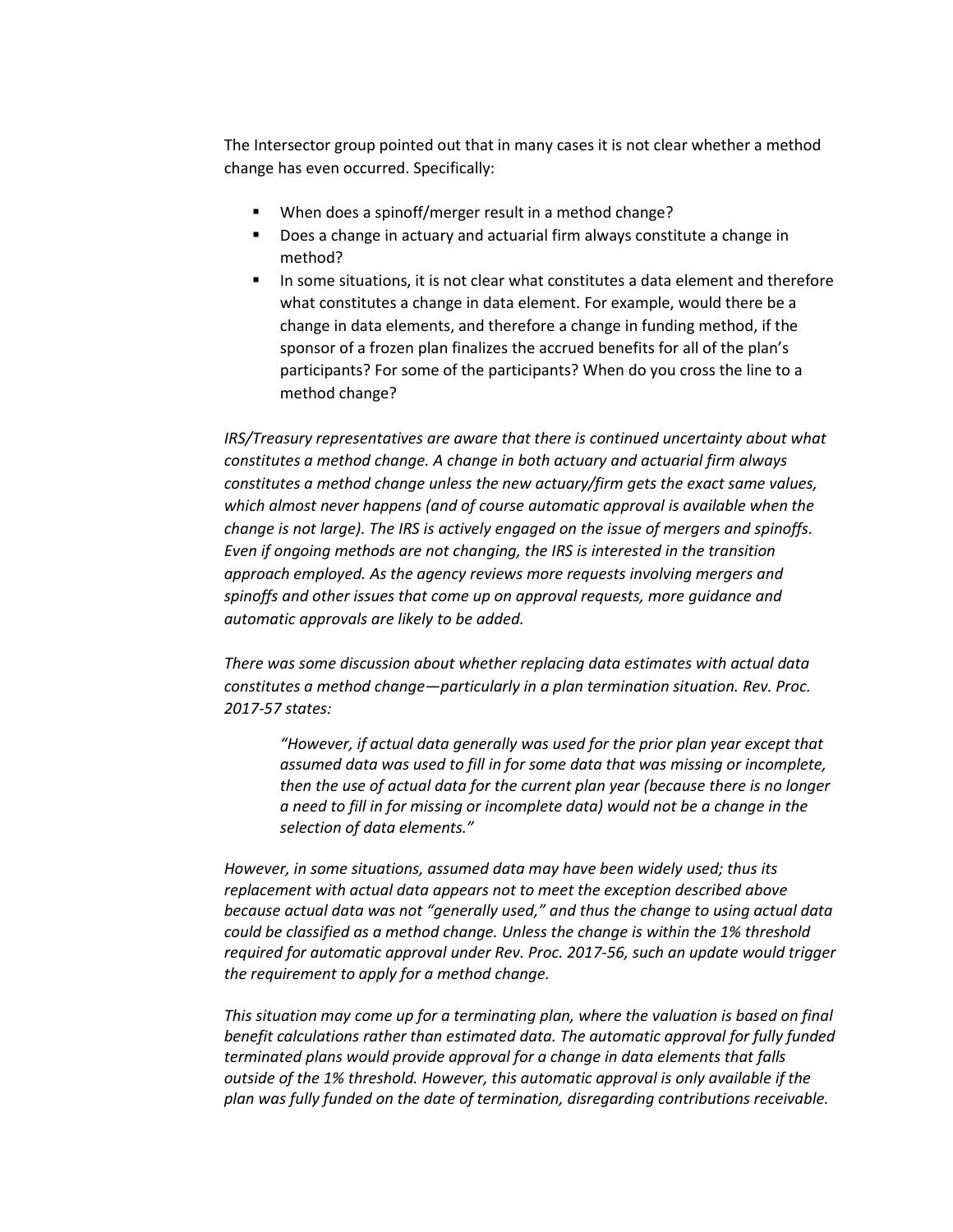*So, it appears that where (a) a sponsor must contribute to fully fund the plan on a termination basis, and (b) a change in data elements replaces a widely used data estimate (i.e., actual data is not "generally used"), and (c) the change in data elements has more than a 1% effect on the funding target or target normal cost, IRS approval is required to reflect the actual data in the final valuation. Where to draw the line between*  when actual data is "generally used" and when it is not is unclear.

• Substitute mortality tables—update on the volume of substitute mortality table submissions received for 2018 plan years by Feb. 28, 2018. Have there been any issues that can be shared to help others in preparing the 2019 filings (that must be made by May 31, 2018)?

> *The IRS/Treasury representatives pointed out that some of the applications were unclear about how the actuary adjusted for fractional-year exposures and recommended that the applications make this clear. Some applications also failed to adjust the rates over age 95. The representatives also pointed out that in computing the benefit dispersion factor, one should only square the benefit and not the fractional period.*

> The Intersector Group commented on some of the challenges being encountered by those completing applications relating to changes in the plan population due to bulk lump sum payments or annuity purchases, both of which would reduce the size and change the composition of the plan. Annuity purchases generally cover a well-defined segment of the plan population, so the application process is generally relatively straightforward to repeat the analysis by excluding the affected population from the population. However, a bulk lump sum cashout generally applies only to the portion of the population electing to receive the lump sum. It would seem inappropriate to exclude just those electing the lump sum from the analysis as to do so would reduce the denominator of the mortality ratio without changing the numerator (because nobody who died would have been able to elect a lump sum). Should the filing be adjusted in some way if an annuity purchase is anticipated to take place sometime after the study period? Does the actuary have any obligation to reflect a change in the population (e.g., due to annuity purchase) that takes place after the study is complete if the change in headcount is less than 20% of the population?

> *The IRS/Treasury representatives commented that a substitute mortality table is subject to the actuary's best estimate standard (in other words, although mortality in general is a prescribed assumption, the agency views substitute mortality tables as non-prescribed assumptions, or at least a hybrid between prescribed and non-prescribed). If the actuary believes that a substitute table that would otherwise apply is no longer accurately predictive of future mortality experience under the plan, then the actuary should so certify. Similarly, if the actuary believes that a table continues to be accurately predictive of future mortality experience, despite a change in covered population of more than 20%, then the actuary should so certify. If an annuity purchase is anticipated at the time of the application to the IRS, then to avoid later uncertainty, it would be helpful to mention this at the time of the application.*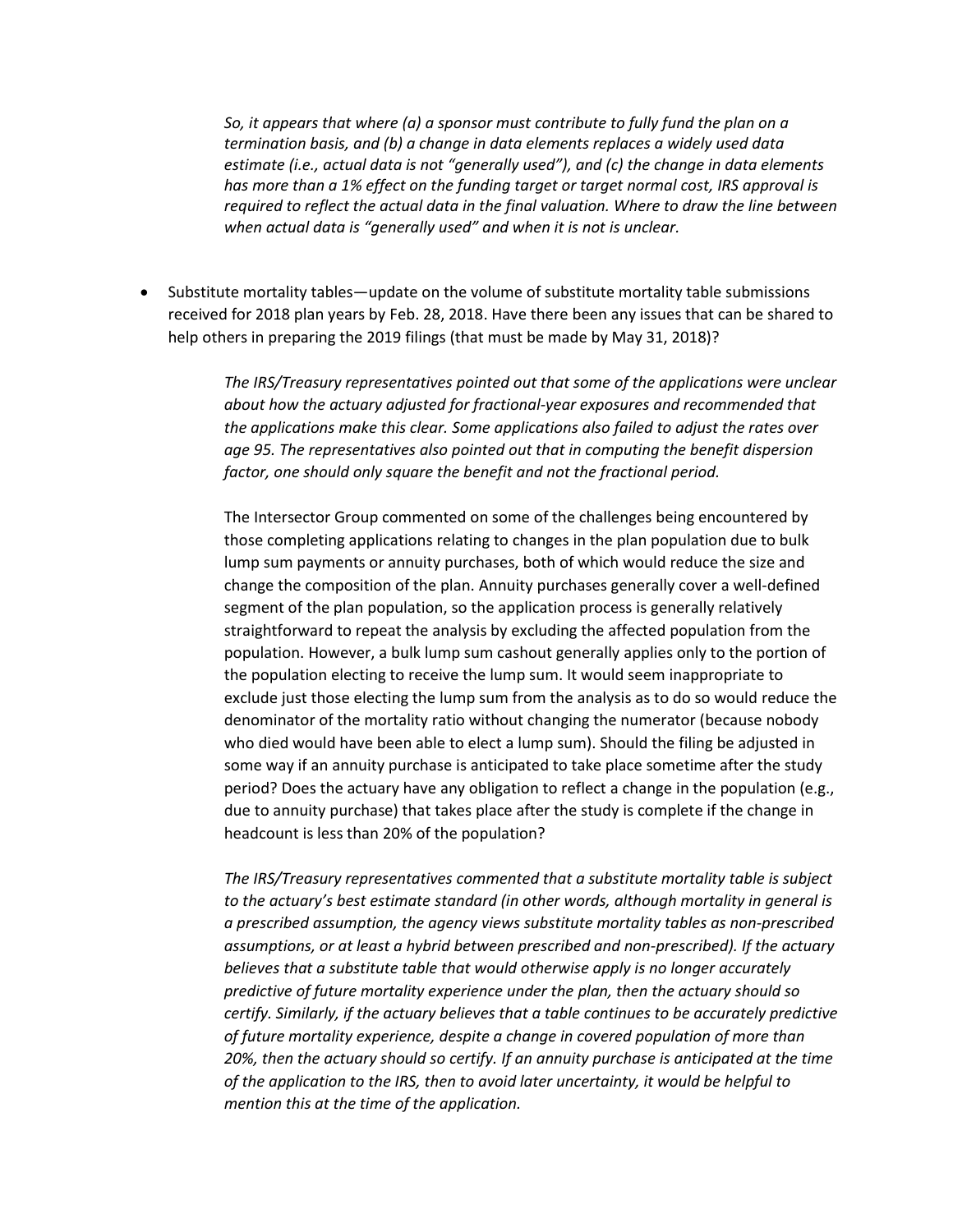• Change in Enrolled Actuary—At a previous Intersector Group meeting, we discussed ways to handle changes in the enrolled actuary (e.g., in a takeover situation). For example, when do standing elections provided to the prior actuary cease to be effective? When must funding balance and method elections be directed to the new actuary? Is the IRS working on this issue and does it plan to issue any guidance in the future?

> *The IRS/Treasury representatives asked about the helpfulness of tying the enrolled actuary assignment to a plan year rather than having the assignment change on a specific date.*

The Intersector Group responded that it would be helpful to have both options. Typically, in a takeover situation, the prior EA completes all of the tasks associated with a particular plan year while the new EA is responsible for the tasks associated with the following plan year, which can result in overlapping deadlines. In other cases, (e.g., a termination of employment or reassignment), the new EA may take over all responsibilities as of a specific date.

• In 2017, both the Academy and ACOPA wrote comment letters regarding the projection of variable interest credits for purposes of testing (under sections 411(b), 401(a)(4), 410(b), 401(a)(26), etc.) and other purposes. Members of the Intersector Group understood that the IRS may have been considering guidance in that area. Any update on this?

> The Intersector Group suggested that for purposes of prioritizing guidance topics, this should be one of the highest priority areas.

• IRC section 404 guidance—General question regarding the status of this guidance? This guidance is now more important for 2017 fiscal years due to the change in corporate tax rates.

> The Intersector Group members generally agreed that for purposes of prioritizing guidance topics this issue is one of the lower-priority areas, as the deductible limit generally leaves most plan sponsors plenty of flexibility and practitioners have been dealing with the PPA updates to IRC section 404 for over 10 years now (although this limit may come into play more frequently early in a new plan's existence). However, the next topic, relating to the timing of contributions, is very time-critical in light of tax reform.

• Contribution deductions—the extension of the filing deadline for corporate tax returns (without a corresponding adjustment of the deadline for minimum funding) is creating confusion. What's the IRS position on whether a contribution made after Sept. 15, 2018, but by Oct. 15, 2018, can be deducted in 2017 (for a calendar plan and tax year)? Where plan and tax years don't align, is there some general position that can be considered acceptable (e.g., if the tax year for which the deduction is being claimed overlaps with the plan year to which the contribution is being attributed, then the contribution can be considered as "on account of" that tax year)?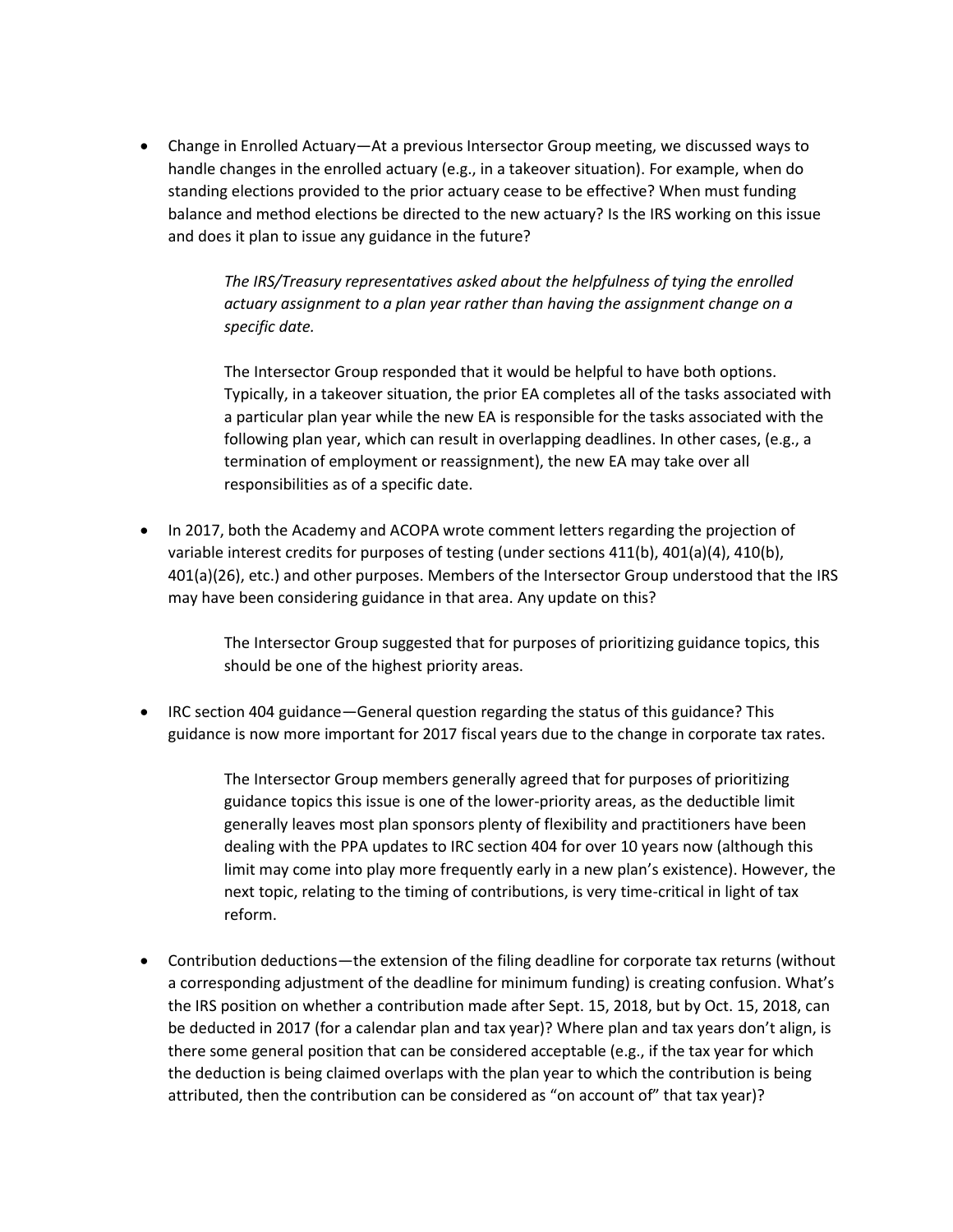*The IRS/Treasury representatives indicated that based on Rev. Rul. 76-28, which still applies, if the plan and tax year coincide, then a contribution made after the Schedule SB deadline may not be treated as being on account of the preceding tax year despite the one-month extension of the tax filing deadline.*

The Intersector Group pointed out that additional clarity is still needed on this issue when plan and tax years do not coincide.

[Note: The example at the end of the following paragraph (which is not italicized) represents the Intersector Group members' interpretation and was not provided by the IRS meeting participants.]

*A contribution made after the end of a tax year can be deducted for that tax year if (a) it is made before the tax return deadline for that tax year (and claimed as a deduction for that tax year) and (b) it is treated by the plan in the same manner as a contribution actually made on the last day of that tax year could be treated. In other words, it is recorded on a Schedule SB on which a contribution actually made on the last day of the tax year could be recorded. Depending on the plan year and tax year, there may be two, one, or no Schedules SB that would allow such a deduction.* For example, for a calendaryear plan where the plan and tax years coincide, a contribution made after Sept. 15, 2018, but on or before Oct. 15, 2018, cannot be deducted for the 2017 tax year. While such a contribution may be made prior to the deadline for filing the 2017 tax return, such a contribution cannot be recorded on the 2017 Schedule SB (the only SB that would apply if the contribution were, in fact, contributed on Dec. 31, 2017). Therefore, the contribution can only be deducted for 2018. If, on the other hand, the plan year in this example runs from Feb. 1 to Jan. 31, then a contribution made by Oct. 15, 2018, can be recorded on the 2017 Schedule SB (the same Schedule SB that a Dec. 31, 2017, contribution could have been recorded on). The contribution can therefore be deducted for 2017 as long as it is, in fact, recorded on the 2017 Schedule SB. If, instead, the plan year in this example runs from May 1 to April 30, a contribution made on Dec. 31, 2017 could be recorded on either the 2016 or 2017 Schedule SB. Again, this would permit deduction for 2017 of a contribution made by Oct. 15, 2018, that is put on the 2016 or 2017 Schedule SB.

*The fact that after PPA contributions made after the end of the year are not treated by the plan in exactly the same manner as a contribution made on the last day of the plan year, due to post-PPA interest discounting, is not relevant according to IRS. Such a difference may be disregarded in applying Rev. Rul. 76-28.*

• Multiemployer plans, freezing legacy plans—Some plan sponsors froze their legacy plans and started new, separate plans for future service. A motivation for this action is to encourage new employers to participate in the plan while being completely isolated from the legacy liability. Is there any point of view toward this practice?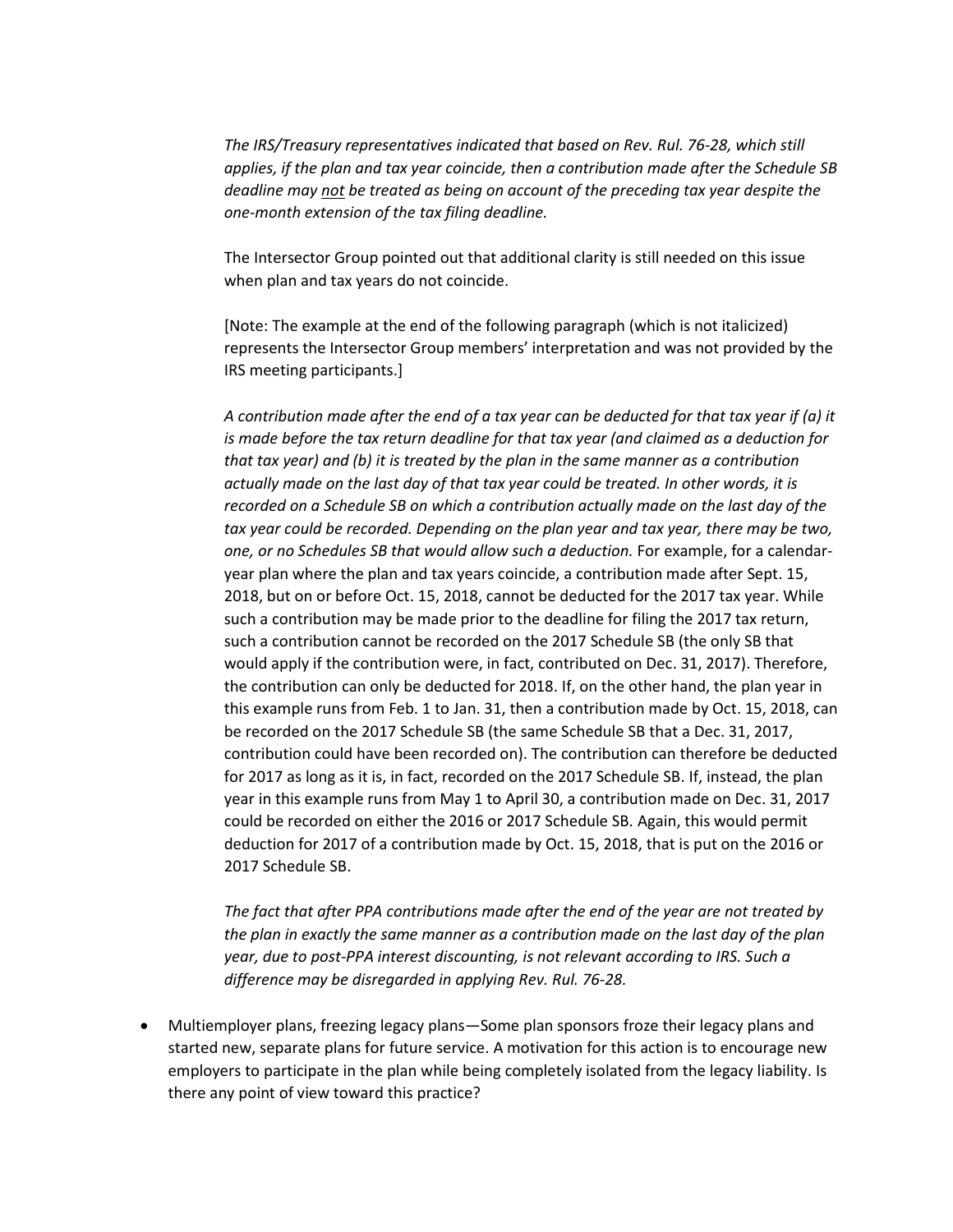*The IRS/Treasury representatives noted that they have had discussions with other agencies on this topic. A prime issue is the allocation of future contributions between the frozen legacy plan and the new plan, and how the transaction affects projected funding for the legacy plan. It was noted that the practice of freezing legacy plans will be significantly affected if the Give Retirement Options to Workers (GROW) Act becomes law. (Under the GROW Act, new employers that participate in a multiemployer pension plan with a "composite" design will not be exposed to unfunded legacy liability.)* 

• Multiemployer plans, end of rehabilitation period—If the trustees of a multiemployer plan determine that they have exhausted all reasonable measures and cannot reasonably emerge from critical status by the end of the 10-year "rehabilitation period," the statute permits the trustees to adopt a rehabilitation plan that instead targets emergence at a later date (or forestallment of possible insolvency). Even if the rehabilitation plan targets delayed emergence, however, the rehabilitation period remains fixed. This issue poses a potential problem, because excise taxes apply in situations when a plan has not emerged from critical status by the end of the rehabilitation period.

For multiemployer plans that first entered critical status in 2008, it is possible that their rehabilitation period could end as soon as this December, and many plans are operating under rehabilitation plans that target delayed emergence. What is the current thinking as to the deficiency and excise tax for those situations, given IRC section  $4971(g)(1)$  seems to provide a continued exemption? In particular, how does the IRS interpret IRC section  $4971(g)(3)(B)(i)$ ? A similar issue arises for seriously endangered plans, based on (3)(A) of that subsection. Finally, what is the current thinking on the waiver provision for "reasonable cause" situations in subsection (g)(5), especially as applicable to those seriously endangered plans?

*The IRS/Treasury representatives acknowledged that the applicable statute is flawed, and allows for the excise tax to be applied to plans that have not emerged at the end of the rehabilitation period. However, unlike for single-employer plans, the IRS can grant a waiver of the excise tax. The representatives noted that while it is theoretically possible some rehabilitation periods will end in December 2018, this issue will become more pressing in three to five years. For that reason, other more urgent matters (most notably, tax reform) have received more attention by the IRS/Treasury.*

*The IRS/Treasury representatives noted that this issue could be resolved with technical corrections to the statute, which could be part of a broad recommendation by the Joint Select Committee on Solvency of Multiemployer Pension Plans. The representatives also noted that any suggestions on how to resolve this issue would be welcome.*

• Multiemployer plans, treatment of beneficiaries of disability benefits in a suspension of benefits under MPRA.

> *The IRS/Treasury representatives offered guidance that in a proposed suspension of benefits under the Multiemployer Pension Reform Act of 2014 (MPRA), protections*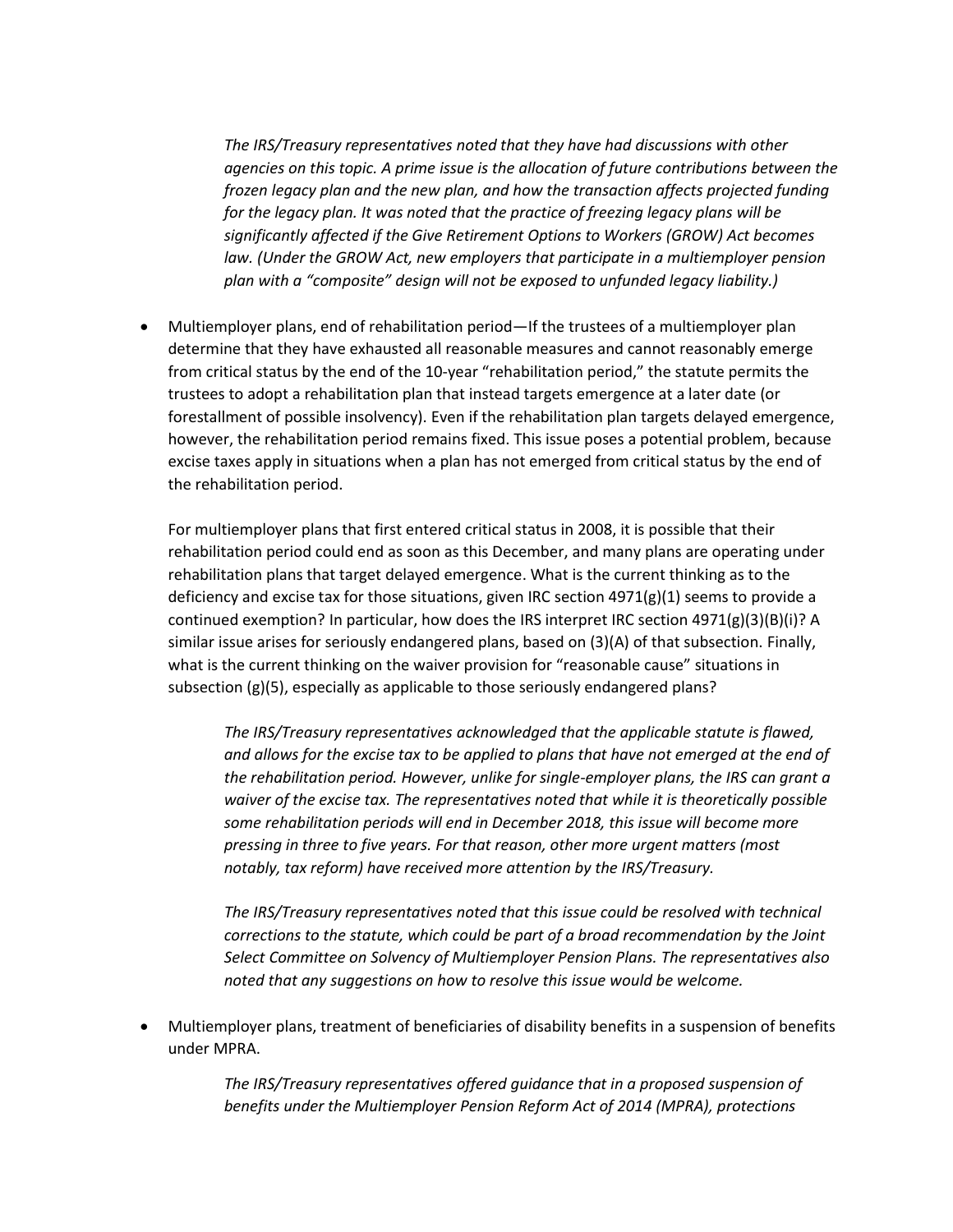*related to disability benefits do not extend to beneficiaries. In other words, the statutory limitation that a suspension of benefits cannot reduce a disability benefit does not apply to beneficiaries or surviving spouses of participants collecting disability benefits. Therefore, if the trustees decide not to apply reductions to the survivor portion of disability benefits, the trustees should describe that feature as part of the design of the proposed suspension, and not as a statutory protection.*

• A number of plan sponsors are currently awaiting determination letters for terminating plans. The process seems to have slowed down a fair amount. Is this due to limited IRS resources or other reasons? Also, what can plan sponsors expect going forward—e.g., is this delay expected to be temporary?

> *The IRS/Treasury representatives indicated that the backlog is currently around six months for getting a case assigned, compared to a typical delay of three to six months for getting cases assigned. However, inventory is currently low. Anything that comes in now should be assigned within three months. This timeframe will likely go down in the near future unless volume picks up. Occasionally cases are assigned but the plan sponsor doesn't hear about it right away. If a sponsor is aware of a case that has been submitted and the sponsor hasn't heard from the IRS for six months, then the sponsor might want to call to confirm it has been assigned.*

*The representatives also indicated that plan sponsors should not submit summaries of plan provisions, but should provide the actual plan document (in addition to any subsequent amendments).*

• Is the IRS considering issuing determination letters for situations other than plan inception and termination, or is that unlikely due to the longer turnaround time for plan terminations?

> *The IRS/Treasury representatives were unable to comment on whether the determination letter program might be expanded. The representatives indicated that if a plan sponsor has a particular issue on which they would like a ruling, it is recommended that they seek a pre-submission conference. This will help to determine whether the agency would likely be able to provide a ruling, and if so, what type of ruling (Private Letter Ruling? Determination Letter? Method change?). The IRS would also indicate an acceptable scope for the request. The conference can also help avoid an incomplete application and triggering the resulting 21-day clock for providing missing items (which the IRS is diligent about enforcing). The representatives noted, however, that the Private Letter Ruling process is not a backdoor way to address issues that would normally be covered by a determination letter filing.*

## Part II: Questions From the Agencies to the Profession

• The IRS/Treasury representatives asked about the historical IRS practice of posting the composite corporate bond yield rates and whether this rate is still used.